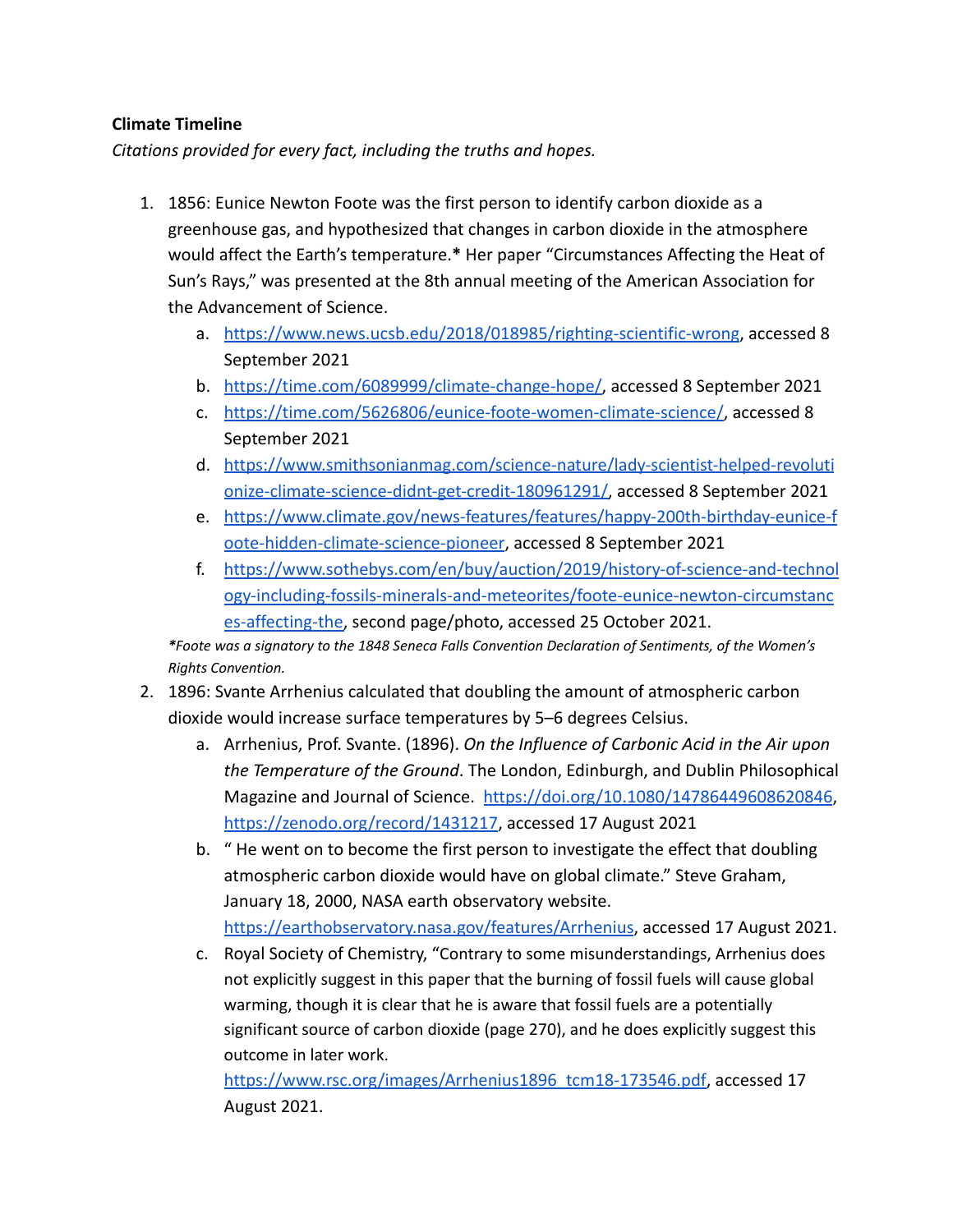- 3. 1938: First peer-reviewed published a scientific paper documenting climate change.
	- a. Callendar, G. S. (1938) *The artificial production of carbon dioxide and its influence on temperature*, Quarterly Journal of the Royal Meteorological Society, Volume 64, Issue 275 p. 223-240.
		- <https://rmets.onlinelibrary.wiley.com/doi/abs/10.1002/qj.49706427503>
- 4. 1962: Rachel Carson published *Silent Spring*. Considered by many the book that created the modern environmental movement, it has been attributed to the passage of the first major U.S. environmental laws in the early 1970s.
	- a. Published September 27, 1962. [https://en.wikipedia.org/wiki/Silent\\_Spring,](https://en.wikipedia.org/wiki/Silent_Spring) accessed 27 September 2021
- 5. 1965: Publication of "Restoring the Quality of our Environment", a Report of The Environmental Pollution Panel, President's Science Advisory Committee, The White House. Appendix Y4 in particular evaluated atmospheric carbon dioxide and its impact on climate.
	- a. [https://www-legacy.dge.carnegiescience.edu/labs/caldeiralab/Caldeira%20downl](https://www-legacy.dge.carnegiescience.edu/labs/caldeiralab/Caldeira%20downloads/PSAC,%201965,%20Restoring%20the%20Quality%20of%20Our%20Environment.pdf) [oads/PSAC,%201965,%20Restoring%20the%20Quality%20of%20Our%20Environ](https://www-legacy.dge.carnegiescience.edu/labs/caldeiralab/Caldeira%20downloads/PSAC,%201965,%20Restoring%20the%20Quality%20of%20Our%20Environment.pdf) [ment.pdf](https://www-legacy.dge.carnegiescience.edu/labs/caldeiralab/Caldeira%20downloads/PSAC,%201965,%20Restoring%20the%20Quality%20of%20Our%20Environment.pdf), accessed 23 August 2021
- 6. 1967: Publication of the paper "Thermal Equilibrium of the Atmosphere with a Given Distribution of Relative Humidity," written by Syukuro Manabe and Richard T. Wetherald in the *Journal of the Atmospheric Sciences*, which showed how increased levels of carbon dioxide in the atmosphere increases temperatures on the surface of Earth. Manabe won the 2021 Nobel Prize in Physics as a result of his research on modeling the atmosphere and climate. A climate scientist noted that this paper about models is "arguably the greatest climate-science paper of all time."
	- a. <http://climate.envsci.rutgers.edu/pdf/ManabeWetherald1967.pdf>, accessed 5 October 2021.
	- b. [https://www.nytimes.com/2021/10/05/science/nobel-prize-physics-manabe-kla](https://www.nytimes.com/2021/10/05/science/nobel-prize-physics-manabe-klaus-parisi.html) [us-parisi.html,](https://www.nytimes.com/2021/10/05/science/nobel-prize-physics-manabe-klaus-parisi.html) accessed 5 October 2021.
- 7. 1970: Environmental Protection Agency founded.
	- a. <https://www.epa.gov/history>, accessed 23 August 2021
- 8. 1973: Discovery by Mario Malina, in the lab of F. Sherwood Rowland, that chlorofluorocarbons (CFCs) could destroy ozone. *(Both were awarded the Nobel Prize in Chemistry in 1995 for this work.)*
	- a. <https://www.sciencehistory.org/historical-profile/mario-molina>, accessed 17 August 2021.
- 9. 1972: Institute for Quaternary Studies founded by Hal Borns at the University of Maine, now known as the Climate Change Institute. It was the nation's first multidisciplinary research institute created to study Earth's long-term climate variability.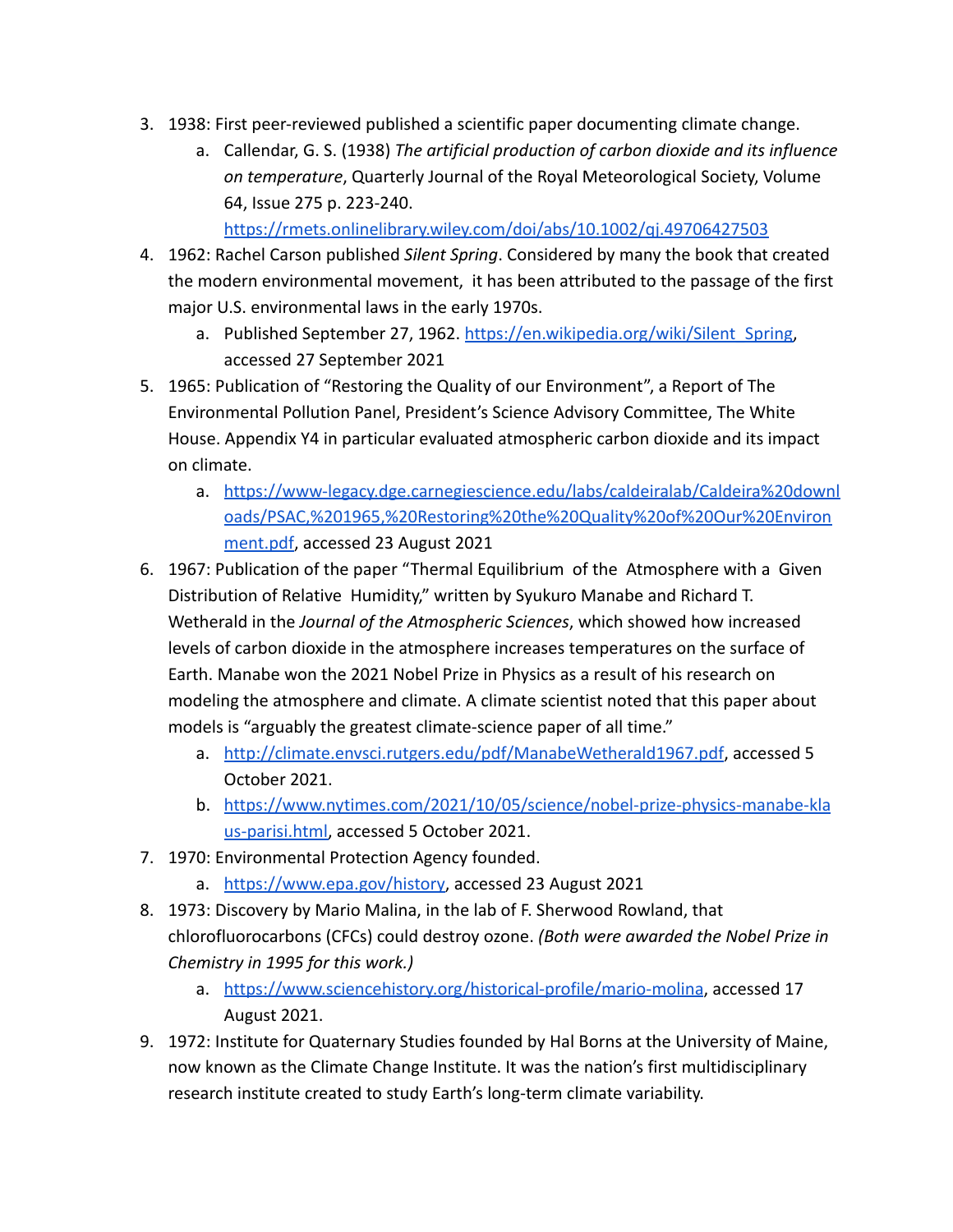- a. <https://climatechange.umaine.edu/about/history/>, accessed 23 August 2021.
- b. [https://climatechange.umaine.edu/people/harold-borns/,](https://climatechange.umaine.edu/people/harold-borns/) accessed 23 August 2021; 27 September 2021
- 10. 1974: Bigelow Laboratory for Ocean Sciences was founded by Charles and Clarice Yentsch. Bigelow researchers study the whole of the ocean, from microbes to large-scale biogeochemical processes that make up the ocean systems.
	- a. [https://bangordailynews.com/2012/09/22/news/midcoast/renowned-maine-bas](https://bangordailynews.com/2012/09/22/news/midcoast/renowned-maine-based-scientist-known-as-beloved-maverick-dies-at-age-85/) [ed-scientist-known-as-beloved-maverick-dies-at-age-85/,](https://bangordailynews.com/2012/09/22/news/midcoast/renowned-maine-based-scientist-known-as-beloved-maverick-dies-at-age-85/) accessed 23 August 2021
	- b. <https://www.bigelow.org/about/>, accessed 23 August 2021
	- c. [https://en.wikipedia.org/wiki/Bigelow\\_Laboratory\\_for\\_Ocean\\_Sciences,](https://en.wikipedia.org/wiki/Bigelow_Laboratory_for_Ocean_Sciences) accessed 8 September 2021
- 11. 1987: Montreal Protocol, an international treaty that regulates the production and consumption of ozone-depleting substances. It is "to date the only UN treaty ever that has been ratified by every country on Earth." On December 21st, 1987, President Ronald Reagan sent the treaty to the U.S. Senate for ratification.
	- a. UN Environment Programme; [https://www.unep.org/ozonaction/who-we-are/about-montreal-protocol,](https://www.unep.org/ozonaction/who-we-are/about-montreal-protocol) accessed 17 August 2021.
	- b. EPA press release, "President Reagan on Montreal Protocol Ratification," 21, December 1987, [https://archive.epa.gov/epa/aboutepa/president-reagan-montreal-protocol-ratifi](https://archive.epa.gov/epa/aboutepa/president-reagan-montreal-protocol-ratification.html)

[cation.html,](https://archive.epa.gov/epa/aboutepa/president-reagan-montreal-protocol-ratification.html) accessed 27 September 2021.

- 12. 1988: James Hansen of the NASA Goddard Space Institute gave testimony to the U.S. Senate Committee on Energy and Natural Resources, stating unequivocally that global warming had begun and was human-caused.
	- a. Pulitzer Center, *Primary Source: Excerpt of "Greenhouse Effect and Global Climate Change" the June 23, 1988 Hearing Before the Committee on Energy and Natural Resources of the United States Senate*, https://pulitzercenter.org/sites/default/files/june 23 1988 senate hearing 1.p [df,](https://pulitzercenter.org/sites/default/files/june_23_1988_senate_hearing_1.pdf) accessed 18 August 2021.
	- b. Shabecoff, Phillip, "Global Warming Has Begun, Expert Tells Senate" New York Times, 24 June 1988, Section A, page 1. [https://www.nytimes.com/1988/06/24/us/global-warming-has-begun-expert-tell](https://www.nytimes.com/1988/06/24/us/global-warming-has-begun-expert-tells-senate.html) [s-senate.html](https://www.nytimes.com/1988/06/24/us/global-warming-has-begun-expert-tells-senate.html), accessed 18 August 2021.
- 13. 1988: Establishment of the Intergovernmental Panel on Climate Change by the United Nations and the World Meteorological Organization
	- a. [https://www.ipcc.ch/about/history/,](https://www.ipcc.ch/about/history/) accessed 23 August 2021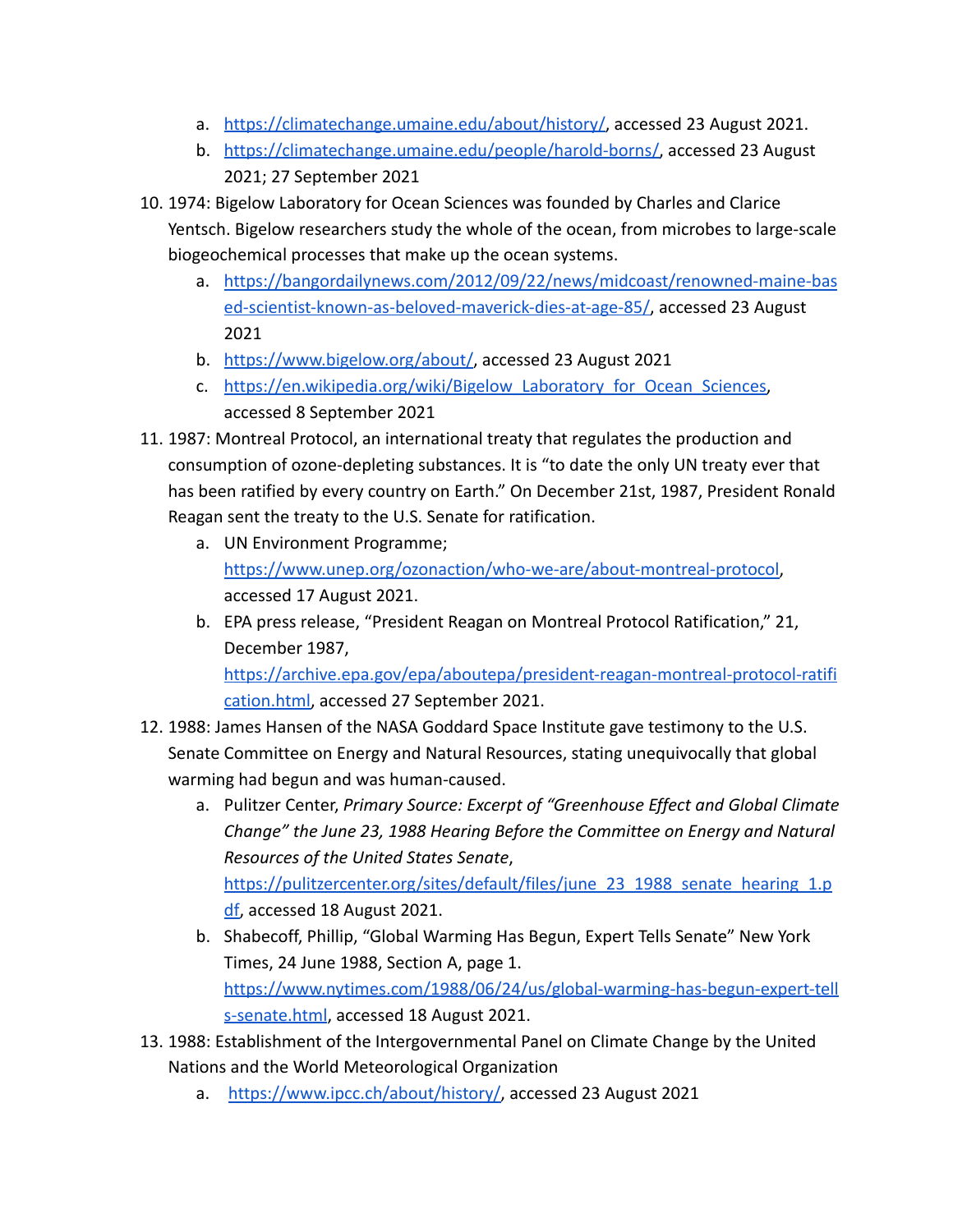- 14. 1992: United Nations Framework Convention on Climate Change signed at the Rio Earth Summit. This Convention lead to both the Kyoto Protocol (1997) and the Paris Accords (2015)
	- a. [http://unfccc.int/files/essential\\_background/background\\_publications\\_htmlpdf/](http://unfccc.int/files/essential_background/background_publications_htmlpdf/application/pdf/conveng.pdf) [application/pdf/conveng.pdf](http://unfccc.int/files/essential_background/background_publications_htmlpdf/application/pdf/conveng.pdf), accessed 8 September 2021.
	- b. <https://unfccc.int/resource/docs/convkp/conveng.pdf>, accessed 8 September 2021
	- c. <https://unfccc.int/about-us/about-the-secretariat>, accessed 8 September 2021
	- d. [https://unfccc.int/kyoto\\_protocol](https://unfccc.int/kyoto_protocol), accessed 8 September 2021
	- e. [https://unfccc.int/process-and-meetings/the-paris-agreement/the-paris-agreem](https://unfccc.int/process-and-meetings/the-paris-agreement/the-paris-agreement) [ent](https://unfccc.int/process-and-meetings/the-paris-agreement/the-paris-agreement), accessed 8 September 2021
- 15. 2006: Release of *An Inconvenient Truth*, a documentary about the former United States Vice President Al Gore and his pursuit of helping people understand global warming.
- 16. 2009: *Maine's Climate Future An Initial Assessment* published. Updates were published in 2015 and 2020. "In late 2007, Governor Baldacci asked the University of Maine and its Climate Change Institute to lead a preliminary analysis of the effects of climate change in Maine during the 21st century. "
	- a. [https://climatechange.umaine.edu/wp-content/uploads/sites/439/2018/08/Mai](https://climatechange.umaine.edu/wp-content/uploads/sites/439/2018/08/Maines_Climate_Future.pdf) [nes\\_Climate\\_Future.pdf](https://climatechange.umaine.edu/wp-content/uploads/sites/439/2018/08/Maines_Climate_Future.pdf) accessed 23 August 2021; 8 September 2021; 27 September 2021.
	- b. <https://climatechange.umaine.edu/climate-matters/maines-climate-future/>, accessed 23 August 2021
- 17. 2012: Introduction of the web tool Climate Reanalzer. Created and maintained by University of Maine Climate Change Institute Research Assistant Professor and Maine State Climatologist Sean Birkel, the Climate Reanalyzer, provides public access to climate models, weather forecasts, and historical weather station data.
	- a. <https://www.mghpcc.org/data-visualization-using-climate-reanalyzer/>, accessed 8 September 2021
	- b. <https://climatechange.umaine.edu/climate-matters/climate-reanalyzer/>, accessed 8 September 2021
	- c. <https://climatereanalyzer.org/about/>, accessed 8 September 2021
- 18. 2015: Researchers led by the Gulf of Maine Research Institute publish a paper in *Science* explaining the impact of the rapid warming of the Gulf of Maine - 99.9% faster than any other ocean - leading to the collapse of the Gulf of Maine cod fishery.
	- a. Pershing, A, et. al. (2015) *Slow adaptation in the face of rapid warming leads to collapse of the Gulf of Maine cod fishery,* Science, Vol. 350, Issue 6262, pp. 809-812. DOI: 10.1126/science.aac9819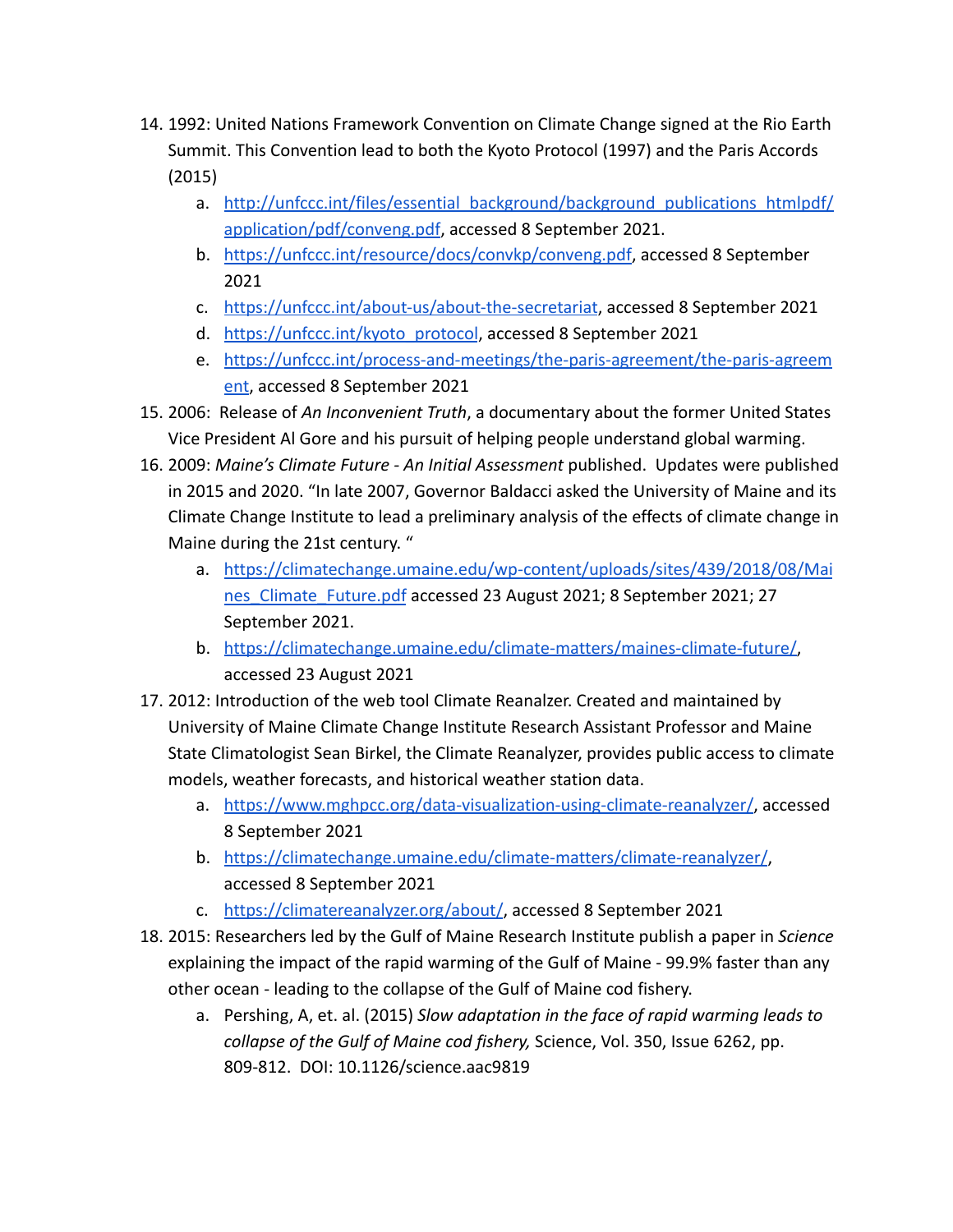<https://science.sciencemag.org/content/350/6262/809>, accessed 17 August 2021.

b. "Their new study explains how rapid warming of Gulf of Maine waters — faster than 99.9 percent of the global ocean — reduced the capacity of cod to rebound from fishing, leading to collapse."

([https://www.gmri.org/stories/pershing-paper-gets-national-attention/,](https://www.gmri.org/stories/pershing-paper-gets-national-attention/) accessed 17 August 2021.

- 19. January 2019: The Maine Science Festival commissions Lucas Richman to write *The Warming Sea*.
	- a. Commission Agreement, Lucas Richman and the Maine Science Festival, 12 January 2019, accessed 27 September 2021
- 20. June 2019: Creation of the Maine Climate Council "to develop a four-year plan to put Maine on a trajectory to reduce emissions by 45% by 2030 and at least 80% by 2050."
	- a. <https://climatecouncil.maine.gov/about> accessed 23 August 2021; 27 September 2021 ( date of creation: June 26th)
- 21. June 2019: National Geographic and Rolex Perpetual Planet Everest Expedition. This was the largest scientific expedition to Mount Everest, led by the University of Maine Climate Change Institute Director Paul Mayewski.
	- a. <https://www.nationalgeographic.org/projects/perpetual-planet/everest/>, accessed 23 August 2021; 2 November 2021.
	- b. [https://climatechange.umaine.edu/2019/06/13/umaine-researchers-take-part-in](https://climatechange.umaine.edu/2019/06/13/umaine-researchers-take-part-in-national-geographic-rolex-expedition-to-mt-everest-2/) [-national-geographic-rolex-expedition-to-mt-everest-2/,](https://climatechange.umaine.edu/2019/06/13/umaine-researchers-take-part-in-national-geographic-rolex-expedition-to-mt-everest-2/) accessed 23 August 2021
- 22. July 2020: Maine artist and scientist Jill Pelto commissioned by TIME magazine for the cover of the climate issue.
	- a. <https://time.com/5864356/one-last-chance-time-cover/> , accessed 8 September 2021
- 23. December 2020: The Maine Climate Council releases "Maine Won't Wait" a four-year plan for climate action; Maine is the first state to have a climate action plan. This report is the result of 16 months of meetings among more than 200 Mainers who are volunteering their time and expertise. They are part of the Maine Climate Council's six working groups and a subcommittee charged with putting Maine on track to decrease greenhouse gas emissions by 45% by 2030 and 80% by 2050, as well as carbon neutrality by 2045.
	- a. [https://climatecouncil.maine.gov/,](https://climatecouncil.maine.gov/) accessed 23 August 2021.
	- b. [https://www.maine.gov/future/sites/maine.gov.future/files/inline-files/MaineW](https://www.maine.gov/future/sites/maine.gov.future/files/inline-files/MaineWontWait_December2020.pdf) [ontWait\\_December2020.pdf](https://www.maine.gov/future/sites/maine.gov.future/files/inline-files/MaineWontWait_December2020.pdf), accessed 8 September 2021.
- 24. August 2021: Publication of the Sixth Assessment Report from the United Nations Intergovernmental Panel on Climate Change, an all-volunteer team of thousands of